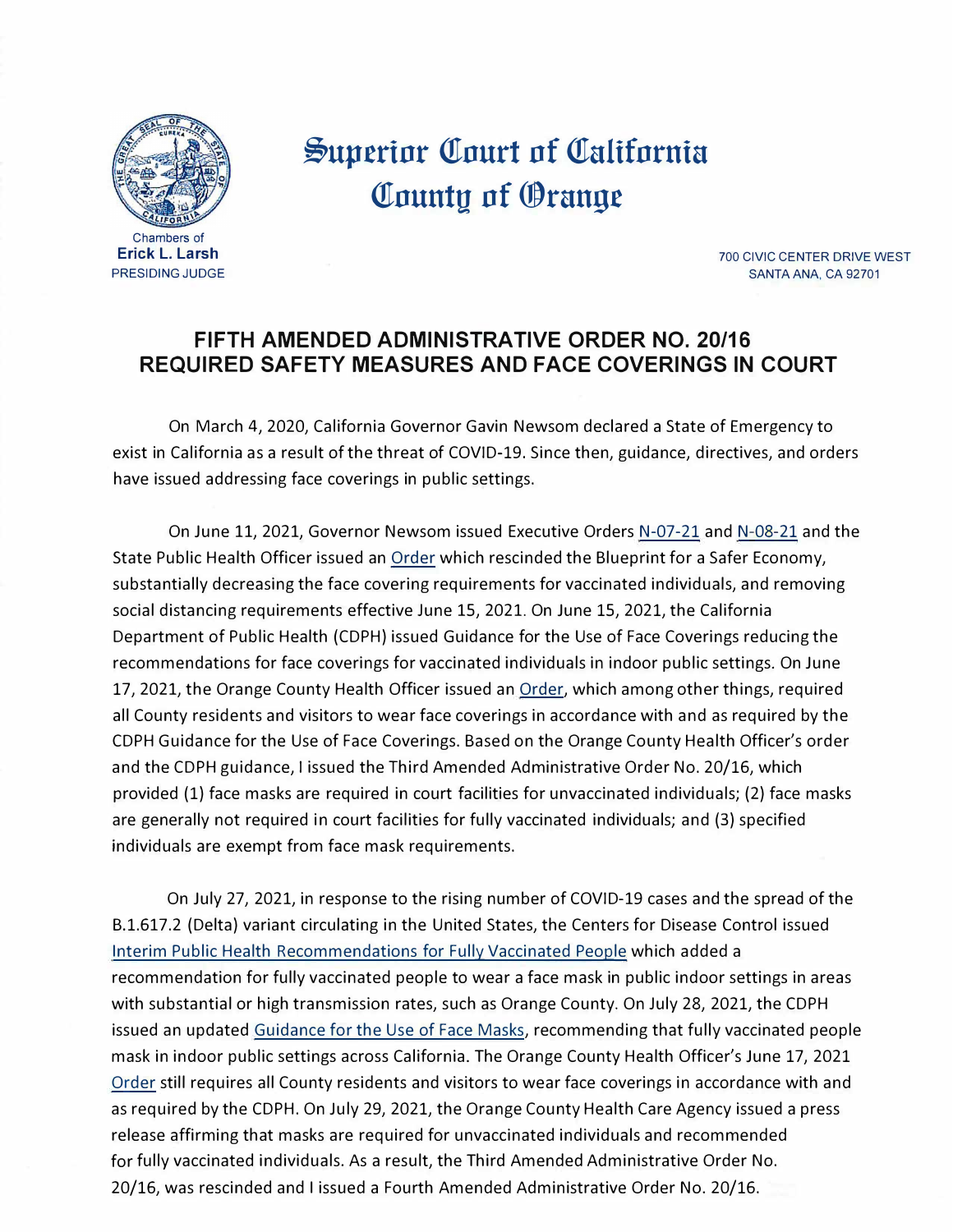Due to further COVID-19-related developments, I now find it necessary to issue a Fifth Amended Administrative Order No. 20/16.

Pursuant to my authority to control matters before the Court (Code Civ. Proc., § 128; Gov. Code, § 68070); my authority asthe Presiding Judge (Cal. Rules of Court, rule 10.603); the inherent powers of the Court *(In re Reno (2012) 565 Cal.4<sup>th</sup>* 428, 522); and in compliance with state and local guidelines and the Fourth Amended Administrative Order No. 20/16 is hereby rescinded, and I order as follows:

- Regardless of vaccination status, all people including but not limited to court employees, building tenants, justice partners, law enforcement officers, attorneys, members of the public, jurors, parties, and contractors entering any courthouse or court facility in the County of Orange, must wear a face mask at all times in the public areas, including courtrooms, and in any shared non-public areas of the courthouse. .
- Judicial officers are encouraged to wear masks at all times, both while on the bench and when interacting with other individuals in the courthouse, including Court employees.
- Face coverings should completely cover the nose and mouth and fit snugly against the sides of face without gaps. Face masks required under this Order means a surgical mask, a medical procedure mask, or a tightly woven fabric or non-woven material of at least two layers. A face mask shall have no visible holes or openings and must cover both the nose and mouth. A face mask does not include a scarf, ski mask, balaclava, bandana, turtleneck, collar, or single layer of fabric.
- Individuals who are not wearing a face mask will be denied entry to the building. Individuals who remove their masks after entering the building will be reminded to wear them. If they refuse, they may be denied services, and they will be asked to leave the court building immediately. Persons who refuse to leave voluntarily will be escorted from the building by court security personnel.
- Children under the age of three years old are exempt from this Order.